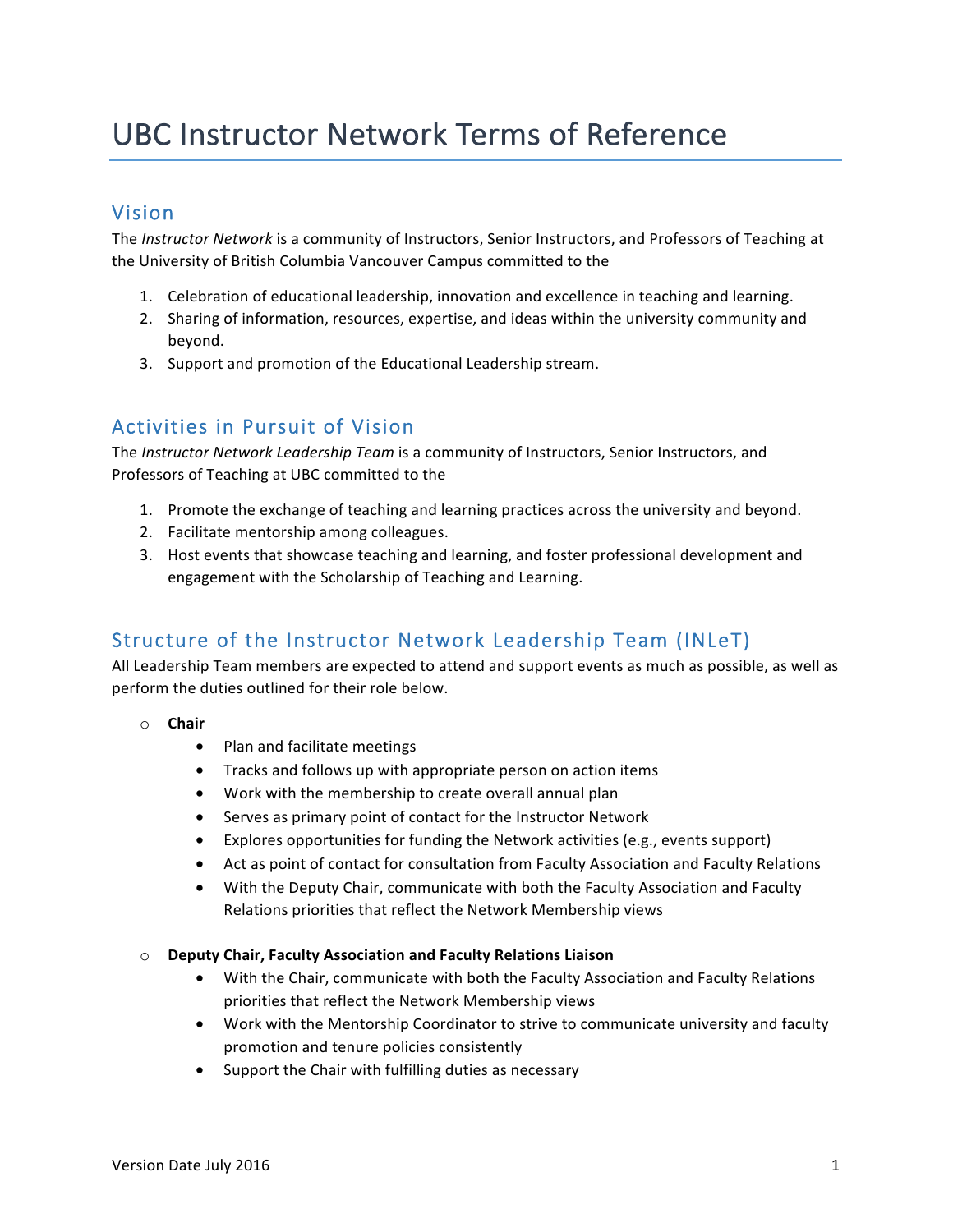#### o **Mentorship Coordinator**

- Chairs a subcommittee with range of ranks and Faculties, drawn from Members at Large and broader membership
- Primary point of contact for teaching and learning and professional development mentorship inquiries
- Strive to ensure that mentorship requests are fulfilled
- Work with other team members to strive to communicate accurate information about faculty promotion and tenure policies
- Spearhead innovation in mentorship models

## o **Educational Leadership Events Coordinator**

- Chairs a subcommittee drawn from Members at Large and broader membership, ideally representing a range of ranks and Faculties
- Initiate and coordinate events that showcase teaching and learning, and foster professional development and engagement with the Scholarship of Teaching and Learning

#### o **Communications and Membership Coordinator**

- Maintain and develop Instructor Network website
- Explore other avenues of social media presence
- Advertise events broadly
- Maintain the instructornetwork@ubc.ca email account
- Work with Educational Leadership Events Coordinator to initiate events that build community among the Membership
- Maintain current email list of Educational Leadership Stream faculty

## o **Internal and External Professional Development Liaison**

- Establish a working partnership on professional development initiatives in teaching and learning
- Communicate with CTLT and other organizations (e.g., Arts ISIT, Skylight) about Instructor Network events, and the priorities and experience of the Membership
- Promote engagement with professional teaching and learning organizations and conferences
- Find and communicate granting and other partnership opportunities
- Liaise with other educational institutions on teaching and learning

## o **Representative(s) from UBC Okanagan Campus**

- Maintain communication with Educational Leadership stream colleagues at UBC Okanagan Campus
- Develop working relationships to enhance teaching and learning across both campuses
- Extend and develop methods to facilitate opportunities for colleagues to participate in events across both campuses